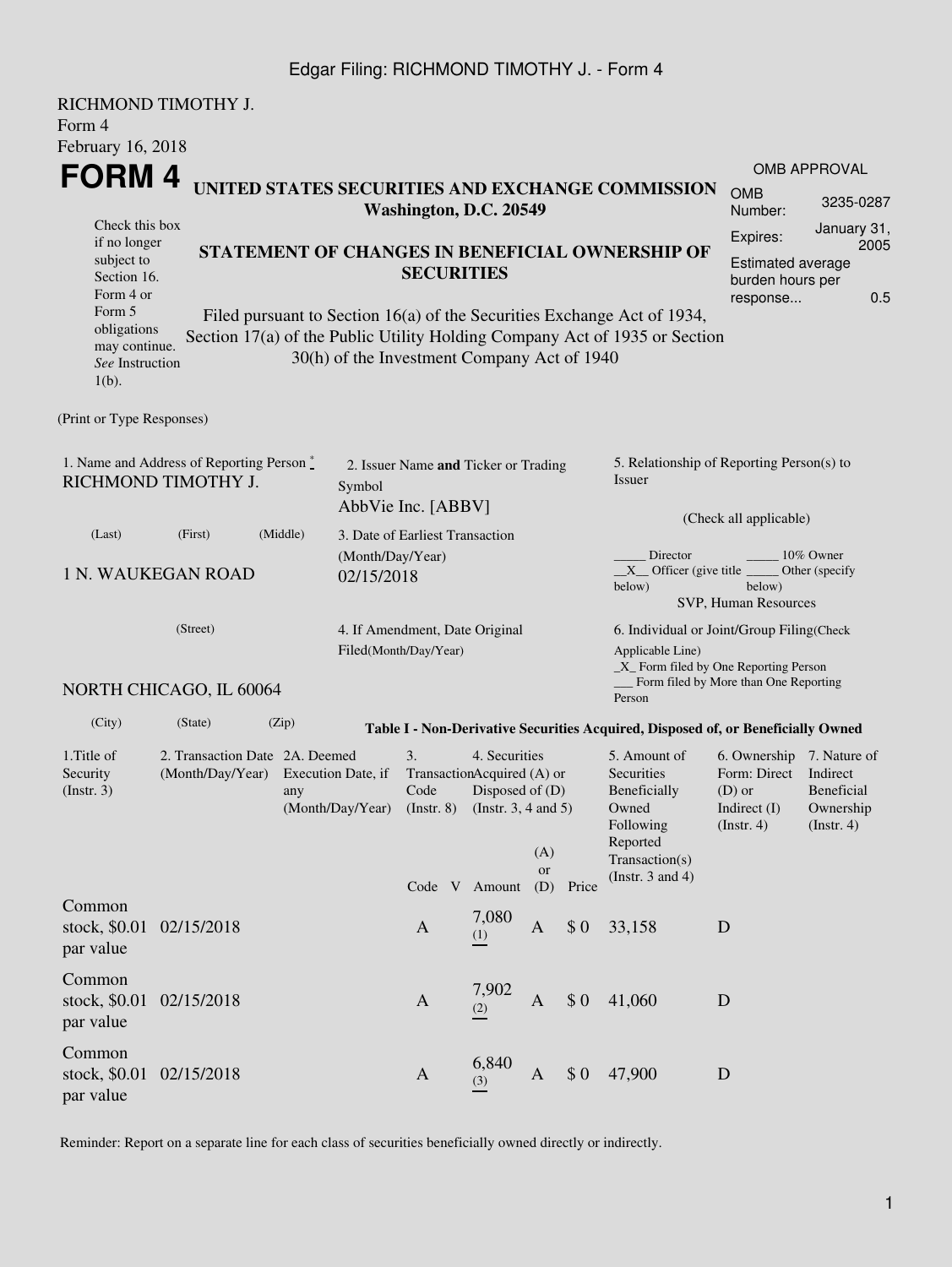### Edgar Filing: RICHMOND TIMOTHY J. - Form 4

**Persons who respond to the collection of information contained in this form are not required to respond unless the form displays a currently valid OMB control number.** SEC 1474 (9-02)

#### **Table II - Derivative Securities Acquired, Disposed of, or Beneficially Owned (***e.g.***, puts, calls, warrants, options, convertible securities)**

| 1. Title of                                 |             | 3. Transaction Date 3A. Deemed |                    | 4.              | 5. Number of          |     | 6. Date Exercisable and |                       | 7. Title and Amount of       |                                     |
|---------------------------------------------|-------------|--------------------------------|--------------------|-----------------|-----------------------|-----|-------------------------|-----------------------|------------------------------|-------------------------------------|
| Derivative                                  | Conversion  | (Month/Day/Year)               | Execution Date, if |                 | TransactionDerivative |     | <b>Expiration Date</b>  |                       | <b>Underlying Securities</b> |                                     |
| Security                                    | or Exercise |                                | any                | Code            | <b>Securities</b>     |     | (Month/Day/Year)        |                       | (Instr. $3$ and $4$ )        |                                     |
| (Insert. 3)                                 | Price of    |                                | (Month/Day/Year)   | $($ Instr. $8)$ | Acquired $(A)$        |     |                         |                       |                              |                                     |
|                                             | Derivative  |                                |                    |                 | or Disposed of        |     |                         |                       |                              |                                     |
|                                             | Security    |                                |                    |                 | (D)                   |     |                         |                       |                              |                                     |
|                                             |             |                                |                    |                 | (Instr. $3, 4,$       |     |                         |                       |                              |                                     |
|                                             |             |                                |                    |                 | and $5)$              |     |                         |                       |                              |                                     |
|                                             |             |                                |                    | Code V          | (A)                   | (D) | Date<br>Exercisable     | Expiration<br>Date    | Title                        | Amount<br>or<br>Number<br>of Shares |
| Option<br>(right to<br>buy) $\frac{(4)}{2}$ | \$114.36    | 02/15/2018                     |                    | A               | 22,210                |     |                         | 02/15/2019 02/14/2028 | Common<br><b>Stock</b>       | 22,210                              |

## **Reporting Owners**

| <b>Reporting Owner Name / Address</b>                                | <b>Relationships</b> |              |                      |       |  |  |  |  |  |  |
|----------------------------------------------------------------------|----------------------|--------------|----------------------|-------|--|--|--|--|--|--|
|                                                                      | Director             | $10\%$ Owner | <b>Officer</b>       | Other |  |  |  |  |  |  |
| RICHMOND TIMOTHY J.<br>1 N. WAUKEGAN ROAD<br>NORTH CHICAGO, IL 60064 |                      |              | SVP, Human Resources |       |  |  |  |  |  |  |
| <b>Signatures</b>                                                    |                      |              |                      |       |  |  |  |  |  |  |
| Charles I Causaham attampte in fact for Timether I                   |                      |              |                      |       |  |  |  |  |  |  |

 Steven L. Scrogham, attorney-in-fact for Timothy J. Richmond 02/16/2018 \*\*Signature of Reporting Person Date

# **Explanation of Responses:**

- **\*** If the form is filed by more than one reporting person, *see* Instruction 4(b)(v).
- **\*\*** Intentional misstatements or omissions of facts constitute Federal Criminal Violations. *See* 18 U.S.C. 1001 and 15 U.S.C. 78ff(a).

Represents shares of AbbVie common stock issued under a performance-vested restricted stock unit award granted to the reporting person on February 18, 2016. The award is subject to performance-vesting restrictions based on a relative return on equity measure. The

**(1)** performance-vesting restrictions with respect to these shares were released on the date reported in Column 2 above upon certification of performance goal attainment by the Compensation Committee of AbbVie's Board of Directors. The shares will be issued to the reporting person on February 28, 2018.

Represents shares of AbbVie common stock issued under a performance share award granted to the reporting person on February 16, 2017. The award is subject to performance-vesting restrictions based on adjusted earnings per share and relative total shareholder return

**(2)** measures. The performance-vesting restrictions with respect to these shares were released on the date reported in Column 2 above upon certification of performance goal attainment by the Compensation Committee of AbbVie's Board of Directors. The shares will be issued to the reporting person on February 28, 2018.